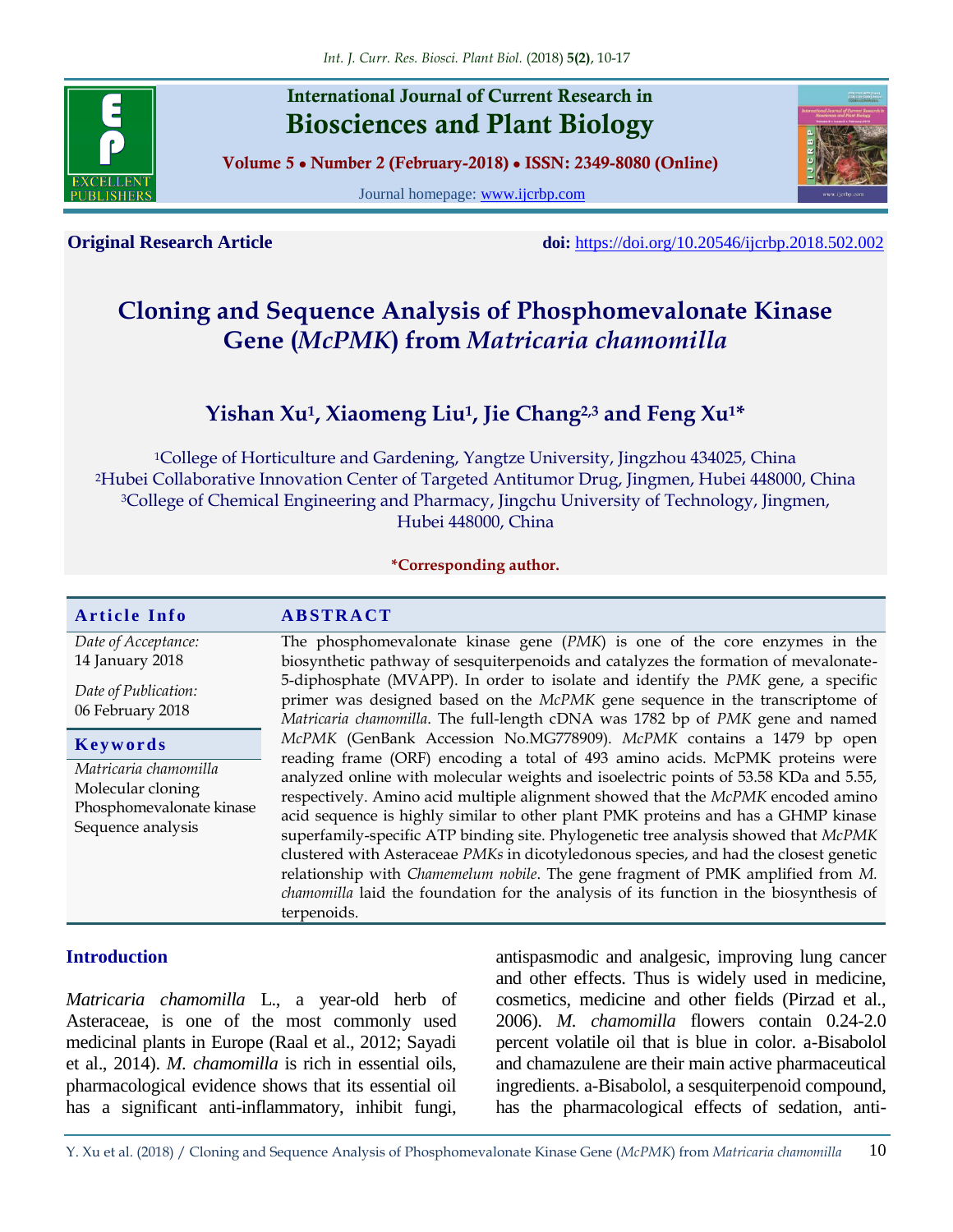inflammatory, anti-oxidation and is an important component of topical health products and skin care products (Murti et al., 2012; Son et al., 2014). Medically, it is often used to treat conditions such as vomiting, headache, and indigestion (Chadwick et al., 2013; Bonifacio et al., 2012). In general, *M. chamomilla* is a kind of medicinal plant with great development and utilization value.

Terpenoids are one of the most abundant type secondary metabolites (Yonekura-Sakakibara and Saito, 2009). Over 60,000 terpenes and derivatives are found in nature (Cheng et al., 2007; Bohlmann and Keeling, 2008). Terpenoids are synthesized in plants through two independent pathways: the mevalonate (MVA) pathway in the cytoplasm and the 2Cmethyl-D-erythritol 4-phosphate (MEP) pathway in the plastids (Vranová et al., 2013). MVA pathway is the main source for the synthesis of terpenoids. Acetyl-CoA is formed by two molecules of acetyl-CoA under the action of acetoacetyl-CoA transporter (AACT), 3-hydroxy-3 methylglutaryl-CoA synthase (HMGS) catalyzes the formation of 3-hydroxy-3-methylglutaryl CoA (HMG-CoA) and then forms mevalonate (MVA) catalyzed by the 3-hydroxy-3-methylglutarylCoA reductase (HMGR), followed by mevalonate kinase (MVK), phosphomevalonate kinase (PMK) and diphosphomevalonate decarboxylase (MVD) to form isopentenyl-diphosphate (IPP) or dimethylpropenyl pyrophosphate (DMAPP) (Zhang et al., 2007). IPP and DMAPP condense to form geranyl pyrophosphate (GPP). The combination of GPP and one IPP unit generates farnesyl pyrophosphate (FPP) as a precursor to sesquiterpene, eventually forming a sesquiterpenoid by means of isomerization, cyclization, complexation and so on (Yun-Fei et al., 2011).

PMK, a member of the GHMP kinase superfamily, is an important site of regulation of terpenoid metabolism in organisms that synthesize terpenoid skeletons by the traditional MVA pathway, is an essential enzyme in the synthesis pathway and the catalytic reaction step is the rate-limiting step in the MVA to IPP pathway(Chang et al., 2008). There are three rate-limiting reactions that are continually

dependent on ATP in this pathway, where PMK catalyzes the second rate-limiting reaction, which acts to transfer the gamma phosphate group on ATP to mevalonate-5-phosphate (MVAP) generation of mevalonate-5-diphosphate (MVAPP). PMK is one of the key enzymes that control the entire metabolic pathway (Garcia and Keasling, 2014).

We analyzed the data of the *M. chamomilla* transcriptome data obtained by our group in the early stage and found a large number of genes involved in the MVA pathway. In this study, we first cloned the cDNA sequence of *PMK* gene (*McPMK*) from *M. chamomilla* and analyzed the bioinformatics, which laid the foundation for the further study on the role of *PMK* gene in terpenoids synthesis pathway in *M. chamomilla*.

## **Materials and methods**

## **Plant material and reagents**

In this study, we used the *M. chamomilla* cultivated in glass greenhouse of college of horticulture and gardening of Yangtze University as material to collect the leaves. After frozen in liquid nitrogen, and stored in -80 ℃ refrigerator for the cloning of *McPMK*. MiniBEST Plant RNA Extraction kit, PrimeScript ™ 1st Strand cDNA Synthesis Kit, one-step RTPCR kit, Agarose Gel DNA Purification Kit Ver. 4.0, pMD19-T vector, dNTP, RNase and DNA polymerase were purchased from Dalian Bao Bio Co. (TaKaRa). Primer synthesis and DNA sequencing were entrusted to Shanghai Sangon Biotechnology Company, China.

## **Cloning of** *McPMK*

Total RNA was isolated from frozen plant tissues using the TaKaRaMiniBEST Plant RNA Extraction kit. Based on the *PMK*unigene sequence of *M. chamomilla* transcriptome data (GenBank accession No. MG778909), a pair of specific primers, McPMKu: 5'GTGAAAAAAGATGGCTGTGGTTGC-3' and McPMKd: 5'-CTTCTGGGAGTGGAAGTGCAAATG-3' were designed and synthesized. The first-strand cDNA was synthesized using PrimeScript cDNA Synthesis Kit.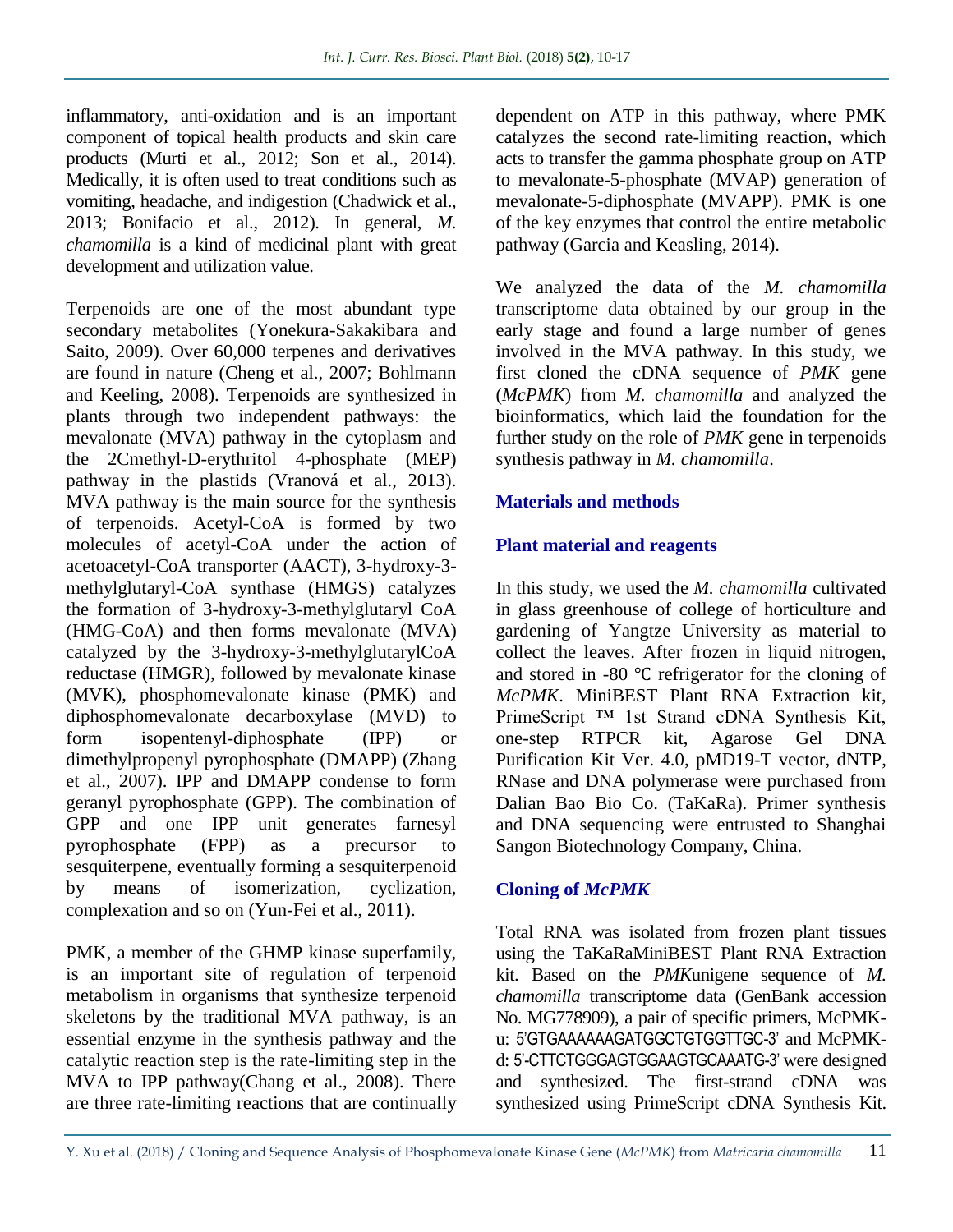*McPMK* cDNA was amplified with the one-step RTPCR kit under the following conditions: 94°C for 4 min; 30 cycles of amplification at 94°C for 30 s, 62°C for 30 s, and 72°C for 90 s; and a final extension at 72°C for 10 min. The amplified products purified using agarose gel DNA purification Kit Ver. 4.0. The purified PCR product was cloned into the pMD19-T vector, and then transformed into Escherichia coli DH5α. Positive clones were selected and sent to Shanghai Sangon Biotechnology Company for sequencing.

#### **Bioinformatic analysis of McPMK**

The obtained nucleotide sequence and deduced amino acid sequence were compared by a BLAST tool on the http://www.ncbi.com (NCBI) website. The isoelectric point (pI) and molecular weight of the deduced McPMK protein were computed using the software of Compute pI/Mw Tool at http://web.expasy.org/compute\_pi/. Multiple sequence alignment was performed using the Vector NTI 10.0 program. A phylogenetic tree was constructed through the neighbor-joining (NJ) method with CLUSTALX 2.0 and MEGA 6.0 software.

## **Results**

#### **Cloning and characterization of** *McPMK*

According to the sequence of the transcriptome of *M. chamomilla*, a pair of specific primers was designed and the *McPMK* gene was cloned using thetemplate of reverse transcribed cDNA. The sequencing results showed that the full-length cDNA was 1782 bp and contained a 1479 bp ORF, which encodes a total of 493 amino acids (Fig. 1). The results of BLASTN analysis at NCBI site showed that the nucleotide sequence of *McPMK*  had a high similarity to those of other *PMK* genes. The nucleotide sequence of *McPMK* was 93%, 85%, 84%, 76%, 75%, 74%, 74% and 72% identical to those of the PMK genes from *Chamaemelum nobile, Helianthus annuus*, *Taraxacum kok-saghyz*, *Citrus sinensis*, *Ziziphus jujuba*, *Hevea brasiliensis*, *Prunus avium* and *Spinacia oleracea,* respectively (Table 1).

Collectively, these results indicated that the gene we cloned is the cDNA sequence of *McPMK*.

## **Characterization of the deduced McPMK protein**

ExPASy-ProtParam online analysis of *McPMK*  gene encoded protein, the results showed that the protein molecular weight and PI were 53.58KDa and 5.77. Multiple alignment results showed that the protein sequence of *McPMK* gene shared high homology with PMK protein sequences of other plants, all of which were more than 70%. The McPMK protein showed 93%, 83%, 76%, 73%, 73%, 75% and 74% identical to the counterparts of *C.nobile* (ASJ80966.1), *H.annuus* (XP\_021970137.1), *Panaxnoto ginseng* (AIK21784.1), *Populus euphratica* (XP\_011028097.1), *Vitis vinifera*  (XP\_002275808.1),*Daucus carota* (XP\_017223228.1) and *Ziziphus jujube* (XP\_015868326.1), respectively. Meanwhile, McPMK protein was found to have a GHMP kinase superfamily-specific ATP binding site (Fig. 2). The above analysis further shows that the *McPMK* gene is a member of the PMK gene family.

## **Molecular evolution analysis**

Based on the deduced amino acid sequence of *McPMK* and the amino acid sequence of other plant *PMK* genes, phylogenetic tree was constructed to study the evolutionary relationships among different plant *PMK* genes. As shown in Fig. 3, the evolutionary tree is divided into two major categories, one is monocotyledonous, *Zea mays* of Poaceae; one is dicotyledonous plants, including Asteraceae, Araliaceae, Cucurbitaceae and Malvales. Phylogenetic analysis of PMK protein showed that McPMK was clustered in Asteraceae, and the closest relationship with the *C. nobile*, the most distant genetic relationship with *Z. mays*. Probably because both *M. chamomilla* and *C. nobile* belong to Asteraceae dicotyledonous plants, while *Z. mays* belongs to Poaceae monocotyledonous plants. Explaining the PMK genes of Asteraceae plant have a common evolutionary ancestor.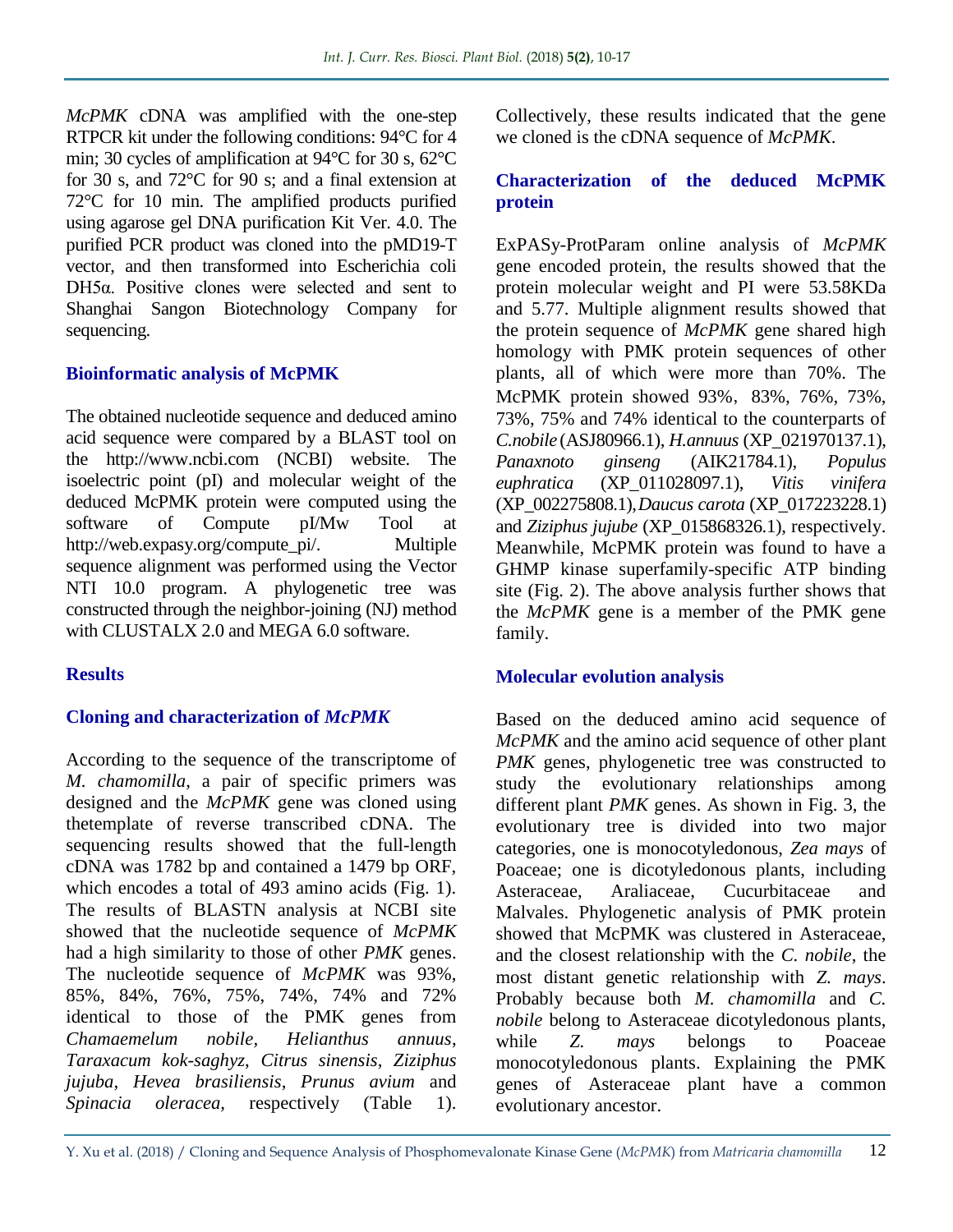| 1    | GTAAACGGTTACTGTTTCATTCTCAGTCCCATTTGCTTGTTCTAAGGTATCTCCGTCAACAATCCATAACTT                                                                                                         |
|------|----------------------------------------------------------------------------------------------------------------------------------------------------------------------------------|
| 73   | GTTCTAGGTTGTTCGAGGTTAATCTTTCAAACACAGACTGTAAACTTGTGAAAAAAGATGGCTGTGGTTGCT                                                                                                         |
| 25   | V V<br>M<br>A<br>A                                                                                                                                                               |
| 145  | TCGGCTCCGGGGAAGGTTTTAATGGCTGGTGGTTATTTGGTATTGGAGAGGCCTAATGCAGGAATCGTGCTT                                                                                                         |
| 49   | G K V L M A G G Y L V L E R P N<br>S<br>A P<br>A G<br>T<br>VL.                                                                                                                   |
| 217  | AGTACTAATGCCCGGTTTTATGCGATTCTTAAGCCTCTTTATGATGCACTTGAATCTGACATTTTGGCAGCG                                                                                                         |
| 73   | T<br>A R<br>F Y<br>A<br>I<br>L K P L Y D A L<br>E<br>S<br>D<br>I<br>S<br>N<br>- L<br>A A                                                                                         |
| 289  |                                                                                                                                                                                  |
| 97   | $\mathbf{L}$<br>K<br>V<br>N <sub>N</sub><br>S P<br>$Q$ M<br>S R<br>E<br>T T<br>Y<br>K<br>$\mathbf{L}$<br>S<br>- L<br>K<br>E<br>W<br>M<br>D<br>D                                  |
| 361  | TTTACACTACAGTGTTTGAGTGAATCAAGGAACCCCTTTGTCGAGTATGCAGTCCAATATTCCATAGCAGCA                                                                                                         |
| 121  | L<br>S<br>- E<br>S.<br>R<br>N P F V E<br>Y A V<br>Q<br>Y<br>S<br>T<br>T<br>L<br>$\mathsf Q$<br>C                                                                                 |
| 433  | GCATATGCCACACTCGACAAGAATGAAAGGAATAGATTGCTTAAATTACTGTCACAAGGTATGGATATTACA                                                                                                         |
| 145  | T L<br>D K N<br>ERN R<br>L L K<br>L L S<br>$\bullet$<br>G<br>M<br>D<br>T<br>T<br>A<br>Y<br>A                                                                                     |
| 505  | ATCCTAGGTTGCAATGACTTCTATTCATATCGGAATCAGATTGAAGCACGTGGCCTCCCTTTAGTCCCAGAC                                                                                                         |
| 169  | S<br>Y<br>$I$ E<br>L<br>L<br>- C<br>N<br>D<br>F Y<br>R N<br>Q<br>ARGL<br>P<br>L<br>V<br>P<br>D<br>G                                                                              |
| 577  | TCATTAGCGACTCTTCAGCCATTCACATCAATTACTTTCAATGCCGAAGAATCAAATGTAGAAAACTCCAAA                                                                                                         |
| 193  | $\Omega$<br>$\mathsf{P}$<br>T<br>S<br>$\mathbf{I}$<br>T<br>- F<br>N <sub>N</sub><br>$\mathbf{A}$<br>E<br>E<br>S<br>E<br>S<br>K<br>S<br>- L<br>A<br>T<br>L<br>-F<br>- N<br>V<br>N |
| 649  | CCAGAAGTTGCAAAAACTGGATTAGGGTCGTCTGCGGCTATGACAACTGCTGTAGTAGCTGCTTTGCTAAAT                                                                                                         |
| 217  | T<br>- L<br>G<br>S S A A M<br>T<br>T A V V<br>P<br>- E<br>V<br>A<br>K<br>G<br>A<br>А<br>L<br>L                                                                                   |
| 721  | TATCTAGGAGTTGTTGATCTTCCGCTTTATAGTACAAATCAAAAGAATGATAAAATTTTGGATCTTGATTTA                                                                                                         |
| 241  | Y<br>S<br>T<br>G<br>V V<br>D<br>L P L<br>N Q K<br>N<br>D<br>K<br>T<br>L<br>L<br>Y<br>L<br>D<br>D                                                                                 |
| 793  | GTACATATGATCGCTCAAACAGCGCATTGTATCGCTCAAGGGAAAGTTGGCAGTGGATTTGATGTTAGCTCT                                                                                                         |
| 265  | V G<br>S<br>S<br>V<br>M<br>I A<br>T<br>A H<br>C I A<br>Q G K<br>G<br>F<br>D<br>V<br>S<br>H<br>$\Omega$                                                                           |
| 865  | GCTGTTTATGGCAGTCATCGTTATGTTCGTTTTTCGCCGAATATCATTTCTTCAGCTCAGGAAACTGTCGGT                                                                                                         |
| 289  | Y V R F S<br>P N<br>$\top$<br>S<br>G<br><sub>S</sub><br>H<br>R<br>L<br>S<br>A<br>- E<br>V Y<br>$\Omega$<br>T<br>V<br>G                                                           |
| 937  | AACACACCCTTAGAAGAAGTCATTGGCGATGTCTTGAAGGGAAAGTGGGATCATGAAAGGACTAAATTCTCG                                                                                                         |
| 313  | E<br>E<br>V <sub>v</sub><br>Ι<br>G D V L K G K<br>W D<br>H<br>E<br>R<br>T<br>K<br>F<br>T<br>$\mathsf{P}$<br>- L                                                                  |
| 1009 | TTGCCACCATTAATGAATCTGATTTTGGGAGAACCAGGAAGTGGAGGATCGTCTACACCGTCAATGGTTGGC                                                                                                         |
| 337  | T<br>$G$ $E$ $P$ $G$<br>$S$ $G$<br>G<br>S<br>S<br>T<br>S<br>P P<br>- L<br>M<br>NL<br>- L<br>P<br>M<br>V<br>G<br>L                                                                |
| 1081 | GCTGTCAAGAAATGGCAAAAGTCTGACCCACAAAAGTCAAAGGATACGTGGAACAAGTTGTCAGAGGCAAAT                                                                                                         |
| 361  | Q K S<br>D P Q K S K D T W<br>V K K<br>W<br>N.<br>K<br>L<br>S<br>E<br>A N                                                                                                        |
| 1153 | TCAGCACTTGTAGCACAGTTTAACTTGTTAAGTAAATCAGCTGCAGATAGCTGGGACTCGTACAAAGCTGTC                                                                                                         |
| 385  | F N L L S K<br>S A A<br>D<br>S<br>W<br>S<br>Y<br>- L<br>V<br>A<br>$\Omega$<br>D<br>K<br>A V<br>A                                                                                 |
| 1225 |                                                                                                                                                                                  |
| 409  | M L K S E K W<br>T<br>$\mathcal{G}$<br>C S<br>M E Q F S<br>E<br>A<br>T<br>H<br>V<br>E<br>T.<br>Τ                                                                                 |
| 1297 | GTTAAAGCATTATTGGGAGCTAGAGATGCAATGCTTAAGATTCGGTTCCATATGAGGCAGATGGGCGACGCT                                                                                                         |
| 433  | Ι<br>R<br>- F<br>L<br>G<br>R<br>D<br>A M<br>L<br>K<br>H<br>M<br>R<br>$\Omega$<br>M<br>G<br>V<br>K<br>A<br>L<br>A<br>D<br>A                                                       |
| 1369 | GCAGGCATTCCGATCGAACCTGAATCACAAACTCGACTCCTGGACGTGACCATGAACACAGAAGGTGTCTTG                                                                                                         |
| 457  | L L D<br>$\mathbf{P}$<br>Ι<br>E<br>P E<br>- S<br>Q T R<br>V T<br>M<br>- N<br>T<br>E<br>G<br>L<br>G<br>VL                                                                         |
| 1441 | TTAGGTGGAGTTCCTGGTGCAGGTGGATTTGATGCCGTTTTTGCTATTACTTTAAGTGACTCAAGTACAAAT                                                                                                         |
| 481  | G V P G<br>A G<br>G F D A V F<br>A<br>Ι<br>TL.<br>S<br>D<br>S<br>S<br>T<br>N<br>L<br>G                                                                                           |
| 1513 | TTGACCAAAATATGGAGTTTCCATAATGTTTTGGCCATGCTAGTGCGGGAAGATCCGCGCGGTGTTTCTATA                                                                                                         |
| 505  | N V L A M L<br>V<br>$R$ $E$<br>D<br>$\mathbb{P}$<br>R<br>G<br>T<br>K<br>T<br>W<br>S<br>- F<br>H<br>V<br>S<br>T                                                                   |
| 1585 | GAAAGTGGTGATCCTCGGGCCAAGTAATATATCTCAAGTAACGCATTCTTGTTCATTGTATTGTCATATCAA                                                                                                         |
| 529  | S<br>G<br>D<br>P<br>R<br>A<br>Е<br>K<br>*                                                                                                                                        |
| 1657 | TGGCACATTTGCACTTCCACTCCCAGAAGTATGGTGTTTATTCATTGACGGTTTCTCATTTCTTATACGTGA                                                                                                         |

**Fig. 1**: Nucleotide sequence and deduced amino acid sequence of *McPMK*. The initial codon and the stop codon are highlighted in red square box.

|  | <b>Table 1.</b> Nucleotide sequence of <i>McPMK</i> similarity to the <i>PMK</i> genes from other plant species. |  |  |  |
|--|------------------------------------------------------------------------------------------------------------------|--|--|--|
|--|------------------------------------------------------------------------------------------------------------------|--|--|--|

| <b>Species</b>       | <b>Accession No.</b> | <b>E-value</b> | Identity/% |
|----------------------|----------------------|----------------|------------|
| Chamaemelum nobile   | KX894316.1           | 0.0            | 93         |
| Helianthus annuus    | XM 022114445.1       | 0.0            | 85         |
| Taraxacum kok-saghyz | KT899411.1           | 0.0            | 84         |
| Citrus sinensis      | XM_006471412.2       | 0.0            | 76         |
| Ziziphusjujuba       | XM_016041830.1       | 0.0            | 75         |
| Hevea brasiliensis   | AF429385.1           | 5e-155         | 74         |
| Prunus avium         | XM_021952904.1       | $4e-151$       | 74         |
| Spinacia oleracea    | XM 021996129.1       | 9e-98          | 72         |

Y. Xu et al. (2018) / Cloning and Sequence Analysis of Phosphomevalonate Kinase Gene (*McPMK*) from *Matricaria chamomilla* 13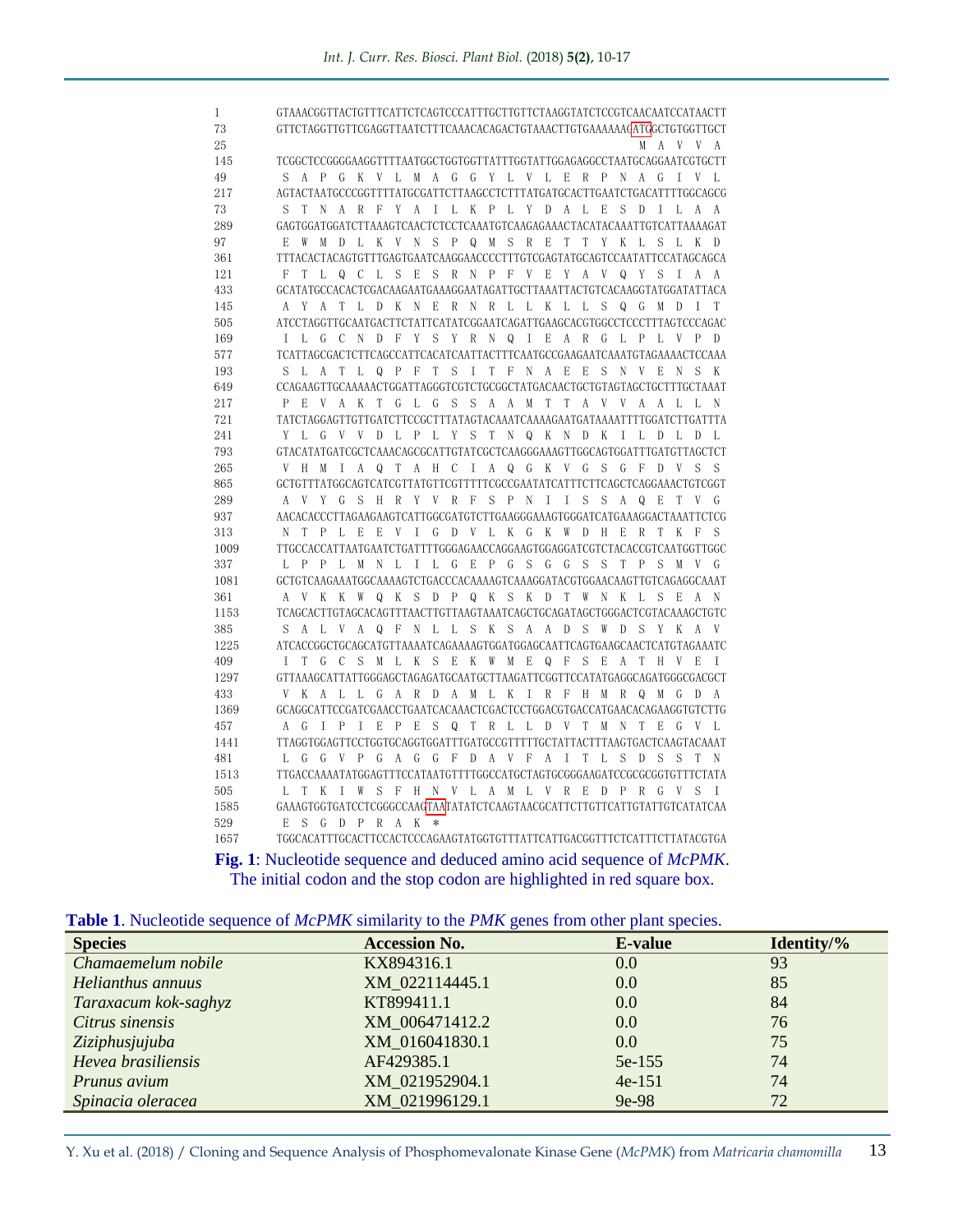| CnPMK<br><b>DCPMK</b><br>HaPMK<br>MCPMK<br>PePMK<br>PnPMK<br>VvPMK<br>ZjPMK | $(1)$ MS<br>(1) M <sub>2</sub><br>(1) M <sub>2</sub><br>(1)<br>$(1)$ M<br>(1)<br>(1)<br>(1) | M<br>IVASAPGKVLM GGYL LERPN<br>M<br>M<br>M                                                                                                                                                                                                                                                                                                                                                                                                                                                                 | VASAPGKVLMAGGYLVLERPNAGIVLSTNARFYA <mark>ILKPL</mark> YDEAESDSLTVE <mark>MMD</mark> LKVN <mark>SPO</mark> MS<br>VASAPGKVLMTGGYLI LERENAGLVLSTNARFYATVKPLYDELKPDSWAWAWTDVKLTSPOMSRETTYKM<br>VASAPGKVLMTGGYLVLEKPNAG VLSTNARFYAVLKPLYD--E--VVEVEWIDVKVNSPOMSRETAYKM<br>VASAPGKVLMAGGYLVLERPNAG VLSTNARFYA L <mark>KPL</mark> YDALES ILAEMMDLKVNSPOMSRE<br>VASAPGKVLMTGGYLTLERPNAG VLSTNARFYA VKPLYETIK DSWAWAMTDVRUTSPOLSRE<br>VASAPGKVLMTGGYLTLERPNAG<br>VASAPGKVLMTGGYL LERPNACLVLSTNARFYAT\ | E <mark>GLVLSTNARFYA</mark> IV                                                                                                                                                                                                                                                                                                                                                   |                           | KPLYEEIKPDSWAWAWTDVRLTSPQLSRESMYKL<br>L <mark>VLSTNARFYA IV KPLC</mark> DBLKPDSWAWA <mark>W IDVKLT SPOVARB</mark><br>I <b>VLSTNARFYA IV KPLREDIE</b> PDSWAWA <mark>W ID</mark> VKLT <mark>SPOL</mark> -RB<br>KPLYDDIKPDSWAWAWTDVKLTSPQLSRESMFKL                                                                                                                                                                                                                                                             |                                                                    | RE<br>TYK<br>nт.<br>KL<br>VKLT <mark>SPOMARE</mark> TTYKM<br>VKLT <mark>SPOLSRETMYK</mark> M                               |
|-----------------------------------------------------------------------------|---------------------------------------------------------------------------------------------|------------------------------------------------------------------------------------------------------------------------------------------------------------------------------------------------------------------------------------------------------------------------------------------------------------------------------------------------------------------------------------------------------------------------------------------------------------------------------------------------------------|----------------------------------------------------------------------------------------------------------------------------------------------------------------------------------------------------------------------------------------------------------------------------------------------------------------------------------------------------------------------------------------------------------------------------------------------------------------------------------------------|----------------------------------------------------------------------------------------------------------------------------------------------------------------------------------------------------------------------------------------------------------------------------------------------------------------------------------------------------------------------------------|---------------------------|-------------------------------------------------------------------------------------------------------------------------------------------------------------------------------------------------------------------------------------------------------------------------------------------------------------------------------------------------------------------------------------------------------------------------------------------------------------------------------------------------------------|--------------------------------------------------------------------|----------------------------------------------------------------------------------------------------------------------------|
| CnPMK<br><b>DCPMK</b><br>HaPMK<br>MCPMK<br>PePMK<br>PnPMK<br>VvPMK<br>ZjPMK |                                                                                             | (74) SLKDFTLOGS--S-SRNPFVBYAVOYSIAASYAK EKYKMAKLLKILSOGMDITILGSN<br>(74) SLKHLLLOGTA SPSRNPFVBYALOYSVAAAYANFNSDKKNVLKKLLKG DITILGSN<br>(70) SLKDFTLNCS--S SRNPFVE<br>(74) SLKDFTLQCL--SESRNPFVE<br>(74) SLKNLMLCCVSSSESRNPFVBQAVPYAIRA-HALFDKDKKDALHKLLCG DITILG NEYSYRNOIEA GL<br>(74) SLKHLLLCCASSNSRNPFVBYAVCYSVAA-YATLDNDKKNALHKLLCG DITILG NEYSYRNOIEA GL<br>(74) SLKNLMLCCVSSESRNPFVBQAVCYTIAA-RATLDKNNNDFLHTKLLCG DITILG NEYSYRN                                                                    |                                                                                                                                                                                                                                                                                                                                                                                                                                                                                              | , KO <b>YSVAAAYT</b> TLDK <mark>IKRSKLO</mark> KI<br>KAVQ <b>YSIAA</b> AYATLDKNERNR <mark>L</mark> LKI                                                                                                                                                                                                                                                                           |                           | LLKGLDITILGSNDFYSYRK<br>LS CMDITILG N FYSYRS TEARGL<br>LSOGMDITILGONDFYSYR                                                                                                                                                                                                                                                                                                                                                                                                                                  | FYSYRN                                                             | IEA<br><b>GL</b><br>IEALGL<br>IEARGL<br><b>TEARGE</b>                                                                      |
| CnPMK<br>DCPMK<br>HaPMK<br>MCPMK<br>PePMK<br>PnPMK<br>VvPMK<br>ZjPMK        | (145)<br>(147)<br>(147)                                                                     | PLVPDS<br><b>ATL</b><br>PPF.<br>(147) FLSPESIATLTPFT<br>(141) LLVPESIAALPPFT<br>(145) F <mark>ivedsiatiopet</mark><br>(147) F <mark>itesiaal</mark> pp <mark>e</mark> t:<br>LSEE-FATLKXEISTIFKAGSSNSEN <del>SKPEVAKTGLGSSAAMTIVV AALL</del> SY GVVNLSSLSEDONO-EMD<br>LTEDV AAL FEIPFIDFNASSSNSENGKPEVAKTGLGSSAAMTISV AALLHYFGVVNLSSLNKDOHO-EKD<br>(147) FLTPDA AALPFRASTIFNASSENGSNCKPEVAKTGLGSSAAMTT V AALLHY GVV LESPKDQ - - END                                                                         | <b>ITFNA</b>                                                                                                                                                                                                                                                                                                                                                                                                                                                                                 | IES <mark>NA</mark> EN <mark>SKPEVAKTGLGSSAAMTTAVVAALLDYVGVVDLPLY</mark> SKNOKL--DK<br>ITFNA ESNGETSKPEVAKTGLGSSAAMTTAV AALLNY_GVVNLSSSSEDODODMME<br>ITFNAGDSNGENCKPEVAKTGLGSSAAMTTAV AALLNY_GVVDLOCSGKDOKG--EN<br>ITFNA BSNVBNSKPEVAKTGLGSSAAMTTAV AALLNY GVVDLPLYSTNOKN--DK<br>ITFNA BBNGONCKPEVAKTGLGSSAAMTTAVIAALLHY GVVDLSPLSKNE-----G                                      | A AAAA                    |                                                                                                                                                                                                                                                                                                                                                                                                                                                                                                             |                                                                    |                                                                                                                            |
| CnPMK<br>DCPMK<br>HaPMK                                                     |                                                                                             | (216) SL <mark>DLD</mark> VHMIAQ<br>(220) TTDLDFVHAIAQ<br>(212) SS <mark>DLD VH</mark> MIAQTTH<br>(216) IL <mark>DLD VH</mark> MIAQTAH<br>MCPMK (216) ILDLD VHMIAQ<br>PePMK (215) SADLDVVHIIAQTAH<br>PNPMK (219) TADLDVVHVIAOTAHXIAOGK<br>VVPMK (219) CVDLDIVHVIAQSAHO<br>ZJPMK (218) TGDLDTVHIIAQ                                                                                                                                                                                                         | Н<br>IAQGK<br><b>TAH</b> C<br>IAQGK<br>IAQGK<br><b>IAQGK</b><br>IAQGKIGSGFDVS<br>IAQGK<br>TA <mark>HCIAQGKVGSGFDVA</mark> SAVYGS <mark>Q</mark> RYVRFSPEVISSAQVAIKSAPIQEVILEILKSI                                                                                                                                                                                                                                                                                                            | <b>GSGFDVS</b><br>GSGFDISSAVYGSQRYVRFSPKVLSSAQDAYECKPLDEVISEVLKCNWDHE<br>GSGFD<br>GSGFD<br>GSGFD<br>GSGFD                                                                                                                                                                                                                                                                        |                           | SAVYGSHRYVRFSPNIISSAQETVGTKPLDEVIGDVLKG<br>SAVYGSHRYVRFSPKIISAAQEAVCTTPLDEVIGEVLKAKWDHE<br>SAVYGS <mark>HRYVRFSPNIISSAQETVGNTPLEEVIGDVLK</mark> G<br>SAVYGSHRYVRFSPDVLSSAQDALNGTSLQ <mark>BVMAAILK</mark> G<br>SAVYGSQRYVRFSPEVLSSAQGAVGGQPLDBVLTDVLKG<br>SAVYGSQRYVRFSPEVLSSAQVAVKCLPIQEVIHDILKGNWDHE                                                                                                                                                                                                      |                                                                    | WDHE<br>WDHE<br>WDHE<br>WDHE<br>WDHE                                                                                       |
| CnPMK<br><b>DCPMK</b><br>HaPMK<br>McPMK<br>PePMK<br>PnPMK<br>VvPMK<br>ZjPMK | (293)<br>(285)<br>$(289)$ RT<br>$(288)$ RT<br>$(292)$ RT<br>(292)<br>(291)                  | (289) RTNFSLPPLMNLILGEPGSCGSSTPSMVGAVKKWQ<br>FSLPPI<br>RT<br>RT<br>FSLPPI<br>RT<br>RT FSLPP MNLILGEPGICGSSTPSMVGAVK WO ADPOKSLDTWKKLS ANSDLETCLNTL K AEKHWDO                                                                                                                                                                                                                                                                                                                                               | MTLLLGEPGICGSSTPSMVGAVKKWQ<br>MNLILGEPGSCGSSTPSMVGAVKKWQ<br>FSLPP MNLILGEPGSCGSSTPSMVGAVK<br>FSLPPSMNLLGEPGTCGSSTPSMVGAVKRWQ<br>FSLPPLMMLLLGEPGTRGSSTPSMVGAVKKWQ<br>FSLPPLMTLLLGEPGAGGSSTPSMVGAVKKWQ                                                                                                                                                                                                                                                                                         | IGGSSTPSMVGAVKKWQNSDP<br>GSSTPSMVGAVKRWQ                                                                                                                                                                                                                                                                                                                                         | <b>JDP</b><br>5DP<br>DPEI | EKS <mark>KDTWNKLSEANSAL</mark> ETQFNL <mark>LSKLAAD</mark> NWD <mark>S</mark><br>S <mark>DPORSROWT LISDANS L</mark> EK IN L <mark>IRK AAEHADA</mark><br>S <mark>DPEKSKELWDRLS ANS L</mark> EAHENLLSK AAENWDS<br>S <mark>DP</mark> OKSKL <mark>IVNKISSPANSAL</mark> VAORNI <mark>USKSR</mark> ADSVDS<br>S <mark>DP</mark> AKAQE <mark>TNKKISPANSKL</mark> EIORNIUSK <u>A</u> BBNWNA<br>QKS <mark>RDTWTKLSNANSALETQLNILRKLA</mark> EEHWDA<br>KS <mark>LETWRKLSAANSAL</mark> ETQF <mark>KILSKLAE</mark> ENWDA |                                                                    |                                                                                                                            |
| CnPMK<br>DCPMK<br>HaPMK<br>MCPMK<br>PePMK<br>PnPMK<br>VvPMK<br>ZjPMK        | $(361)$ Y<br>(365)<br>$(365)$ <b>Y</b>                                                      | (362) YKAVITGOSMLKSE MAEQFSEATDVEIVKALLGARDAMIKTRE MR. MGDAAG PIEPESOTRLLDVTMATE<br>(366) YOOVINNOSIRKSEEMAEQASEFROVEIVK <mark>ALLESRSSMIETRN MRIMG AAG PIEPVSOTOLLDTTM</mark> ATE<br>(358) YKSV <mark>I</mark> DSOSMHKSE MAGOFSEASHVEIVK <mark>ALL</mark> GAREAMIKTROFMR M<br>(362) YKAVITGOSMLKSEKWMEGFSEATHVEIVKALLGARDAM KIRFF <mark>MR MGDAAG PIEP-SOT-LLDVDV</mark> RP <mark>B</mark><br>(364) Y SINRYSTLKPEKWVEQATEQSQEAITK <mark>ALL</mark> GARDAMIRIRYHMRIMG <mark>BAGVPIEPHSQTQLLDATM</mark> IME | IDICSKQRSBKWIECSTEPSCEAVVK <mark>ALLCARSAMVEIRNLMRCMGFAAGV</mark> PIEP<br>USS NYCKSBEWYGOASEPSOVOI VKALU SR DAT EUROOMR MGDAAG IPIEPESOTRLLDATMKMB<br>UNS SIHRSBKWMERATGPDOEAV NALUA ROAMIRURSNMROMGEAAG IPIEPNSOTRLLDATMDMB                                                                                                                                                                                                                                                                 |                                                                                                                                                                                                                                                                                                                                                                                  |                           |                                                                                                                                                                                                                                                                                                                                                                                                                                                                                                             | ESQT                                                               | R <mark>ildatmdme</mark>                                                                                                   |
| CnPMK<br><b>DCPMK</b><br>HaPMK<br>MCPMK<br>PePMK<br>PnPMK<br>VVPMK<br>ZjPMK | (435)<br>(434)<br>(438)<br>(438)<br>(437)                                                   | (435) GVLLGGVPGAGGEDAVFAIT<br>(439) GVLLAGVPGAGGYDA<br>(431) GVLLAGVPGAGG DA<br>GVLLGGVPGAGGFDA<br>GVPGAGGFDA<br><b>GVLL7</b><br><b>GVPGAGGFDATFA</b><br><b>GVLLZ</b><br>GVLLAGVPGAGGFDAIFA<br>GVLL <mark>A</mark> GVPGAGGFDAIFAVTF                                                                                                                                                                                                                                                                        | <b>FA</b><br>т<br>FAIT<br>FAIT<br><b>FA</b>                                                                                                                                                                                                                                                                                                                                                                                                                                                  | L <mark>SD</mark> SS <mark>T-NLTKIMSFHNVLAMLVREDPRGVSIESCDP</mark><br>PASSTNLT <mark>KAM</mark> S<br>GDSTA-NLTKTW<br>SSI<br>SDSST-NLT <mark>KIWSFHNVLA</mark><br>GDSGS-NVA <mark>KAM</mark><br>WEIGES-NYAKAWSS <mark>LNVLALLVREDPRGV</mark> SLATIOP<br>WEIGEASSTNLTKAWSSHNVLAVLVREDPRGVSLQSSDP<br>WEIGESSS-NETKAWTSLNVLAVLVREDPHGVSLATIOP<br>DSSS-HII <mark>IKSWSARNVLA</mark> V | <b>NVLA</b>               | LVREDPRGVALESNDP<br>NVLALLVREDPCGVSLESGDP<br>LVREDPRGVSIESGDP<br>LVREDPRGVSLESADPRAKEITSSISEVKIE                                                                                                                                                                                                                                                                                                                                                                                                            | REK<br>RAK<br>SLETG <mark>DP</mark> IIKEIT <mark>AAV</mark> STVHIE | RAREITSALSAIHVG<br>RA <mark>T</mark> EITS <b>GISA</b> VHIE<br>RA <mark>QQ</mark> ITS <mark>AI</mark> S <mark>S</mark> VHIE |

**Fig. 2**: Sequence multi-alignment of the deduced McPMK protein with other PMK proteins. The species name and GenBank accession number are shown as following: CnPMK, *C. nobile* (ASJ80966.1); DcPMK,D. carota (XP\_017223228.1); HaPMK, *H. annuus* (XP\_021970137.1); McPMK, *M. chamomilla*; *P. euphratica* (XP\_011028097.1); PnPMK, *P. notoginseng* (AIK21784.1); VvPMK, *Vitis vinifera* (XP\_002275808.1); ZjPMK, *Z. jujube* (XP\_015868326.1). The black triangle indicates the ATP binding site.

Y. Xu et al. (2018) / Cloning and Sequence Analysis of Phosphomevalonate Kinase Gene (*McPMK*) from *Matricaria chamomilla* 14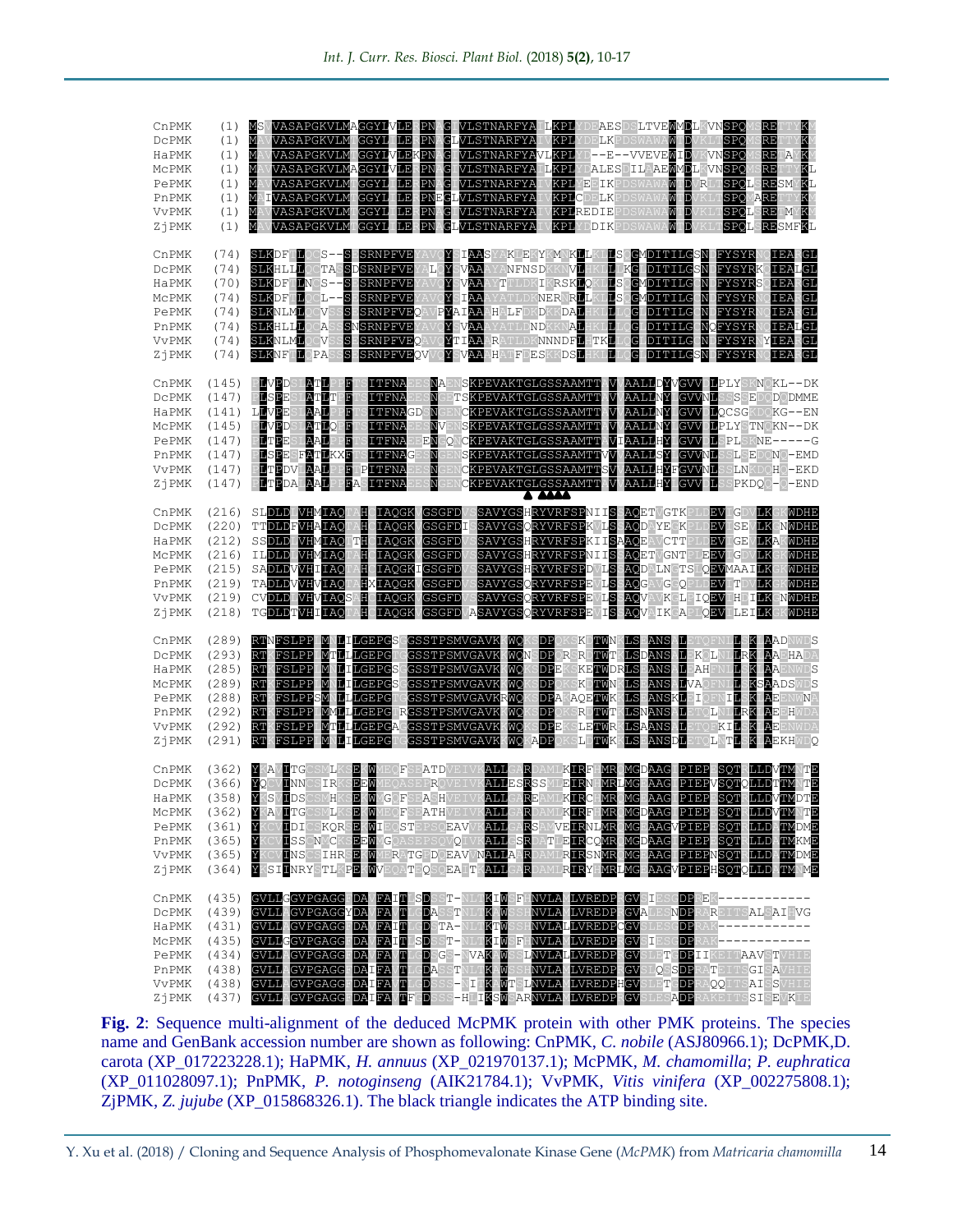

**Fig. 3:** Phylogenetic tree of PMKs from different species using the neighbor-joining method.The species, protein names and GenBank accession number are as following: *M. chamomilia*: McPMK; *C. nobile:*  CnPMK (ASJ80966.1); *H. annuus*: HaPMK (XP\_021970137.1);*T. kok-saghyz*: Tkpmk (AMB19700.1); *Panax ginseng*: PgPMK (AGZ15314.1); *Hedera helix*: HhPMK (APY22352.1); *Cucurbita moschata*: CmPMK (XP\_022951530.1); *Momordica charantia*: MdcPMK (XP\_022145447.1); *Siraitia grosvenorii*: SgPMK (AEM42973.1); *Durio zibethinus*: DzPMK (ALD84323.1); *Gossypium arboretum*: GaPMK (XP\_019080389.1); *Z. mays*: ZmPMK (NP\_001149345.1).

#### **Discussion**

Terpenoids are the most abundant natural products and 60% of known natural products can be attributed to these substances (Buntrock, 2012). Terpenoids are one of the largest families of plant secondary metabolites that have important physiological roles in living organisms and are widely used in industrial and agricultural production and in medical and health care (Henry et al., 2015). However, the amount of terpenoids in organisms is very low, often reaching only one part per million in the plant, and it is extremely difficult to chemically synthesize most of the natural products with important biological activity. The extraction of these active ingredients from raw materials such as plants can no longer satisfy people's needs. In recent years, along with the research on terpenoid biosynthesis pathway and its key enzyme, synthetic biology and metabolic engineering based on molecular biology technology

have become one of the most potential ways to improve the production of terpenoid in plants.

Tanshinones, paclitaxel, a-Bisabolol, chamazulene and other terpenoids have important medicinal and economic value, while there are few reports on the terpenoid biosynthesis pathway in *M. chamomilla*. The whole plant of *M. chamomilla* can be used as medicine. In this study, *McPMK* gene with 1782 bp in length was cloned from leaves of *M. chamomilla*. The amino acid sequence of *McPMK* gene is highly homologous to the PMK protein of MVA pathway in other plants. And it also contains a GHMP kinase superfamily-specific ATP binding site, suggesting that the *McPMK* gene is the second rate-limiting enzyme in the MVA pathway and is also one of the key enzymes that control the entire MVA metabolic pathway (Zhang et al., 2007). The McPMK protein as terpenoid biosynthetic pathway key enzyme, has important research value. Studies have shown that the *MK* and *PMK* gene expression is low in plants

Y. Xu et al. (2018) / Cloning and Sequence Analysis of Phosphomevalonate Kinase Gene (*McPMK*) from *Matricaria chamomilla* 15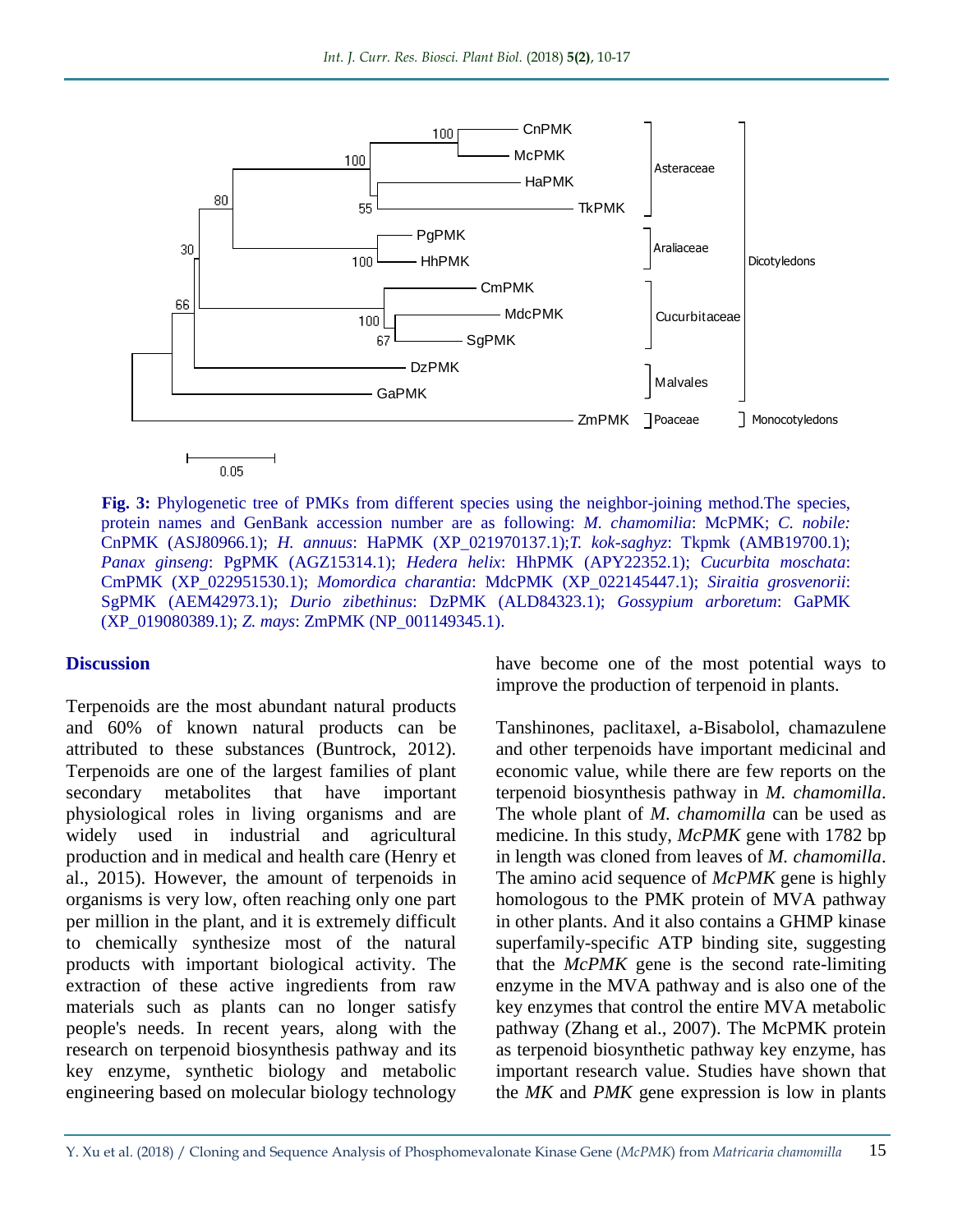MVA pathway, increased their expression can increase the production of terpenoids in plants, while if PMK overexpression in plants can increase the content of isoprenoid derivatives (Redding-Johanson et al., 2011; Ajikumar et al., 2008; Singh et al., 2012).

Therefore, in the follow-up experiment, the eukaryotic expression vector of *McPMK* gene will be constructed by means of genetic engineering and transformedto *M. chamomilla* by *Agrobacterium tumefaciens*-mediated genetic transformation system, and genetically modifying it. We hope to obtain transgenic plant with high content of terpenoid, ultimately improve the medicinal and economic value of *M. chamomilla*. This research will help to understand the pathway and regulation mechanism of terpene biosynthesis and provide candidate gene for further study.

#### **Conflict of interest statement**

Authors declare that they have no conflict of interest.

#### **Acknowledgement**

This work was supported by the National Natural Science Foundation of China (31400603).

#### **References**

- Akbar Ajikumar, P. K., Tyo, K., Carlsen, S., Mucha, O., Phon, T. H., Stephanopoulos, G., 2008. Terpenoids: opportunities for biosynthesis of natural product drugs using engineered microorganisms. Mol. Pharm. 5(2), 167-190.
- Bohlmann, J., Keeling, C. I., 2008. Terpenoid biomaterials. Plant J. Cell Mol. Biol. 54(4), 656-669.
- Bonifacio, M., Rigo, A., Guardalben, E., Bergamini, C., Cavalieri, E., Fato, R., 2012. α-Bisabolol is an effective proapoptotic agent against bcr-abl+ cells in synergism with imatinib and nilotinib. Plos One. 7(10), 1172- 1178.
- Buntrock, R. E., 2012. Review of nature's chemicals: the natural products that shaped our world. J. Chem. Educ. 89(5), 580-581.
- Chadwick, M., Trewin, H., Gawthrop, F., Wagstaff, C., 2013. Sesquiterpenoids lactones: Benefits to plants and people. Int. J. Mol. Sci. 14(14), 12780-12805.
- Chang, Q., Yan, X. X., Gu, S. Y., Liu, J. F., Liang, D. C., 2008. Crystal structure of human phosphomevalonate kinase at 1.8 a resolution. Proteins Struct. Funct.Bioinform. 73(1), 254-258.
- Cheng, A. X., Lou, Y. G., Mao, Y. B., Lu, S., Wang, L. J., Chen, X. Y., 2007. Plant terpenoids: biosynthesis and ecological functions. J. Integr. Plant Biol. 49(2), 179-186.
- Garcia, D. E., Keasling, J. D., 2014. Kinetics of phosphomevalonate kinase from, saccharomyces cerevisiae. Plos One. 9(1), e87112.
- Henry, L. K., Gutensohn, M., Thomas, S. T., Noel, J. P., Dudareva, N., 2015. Orthologs of the archaeal isopentenyl phosphate kinase regulate terpenoid production in plants. P. Natl. Acad. 112(32): 10050-10055.
- Murti, K., Panchal, M. A., Gajera, V., Solanki, J., 2012. Pharmacological properties of Matricariarecutita: A review. Pharmacologia. 3(8), 348-351. Pirzad, A., Alyari, H., Shakiba, M. R., Zehtabsalmasi, S., 2006. Essential oil content and composition of german chamomile (*Matricaria chamomilla* L.) at different irrigation regimes. J. Agron. 5(3), 451-455.
- Pirzad, A., Alyari, H., Shakiba, M. R., Zehtabsalmasi, S., 2006. Essential oil content and composition of german chamomile (*Matricaria chamomilla* L.) at different irrigation regimes. J. Agron. 5(3), 451-455.
- Raal, A., Orav, A., Püssa, T., Valner, C., Malmiste, B., Arak, E., 2012. Content of essential oil, terpenoids and polyphenols in commercial chamomile (*Chamomilla recutita, L.*Rauschert) teas from different countries. Food Chem. 131(2), 632-638.
- Redding-Johanson, A. M., Batth, T. S., Chan, R., Krupa, R., Szmidt, H. L., 2010. Targeted proteomics for metabolic pathway optimization: